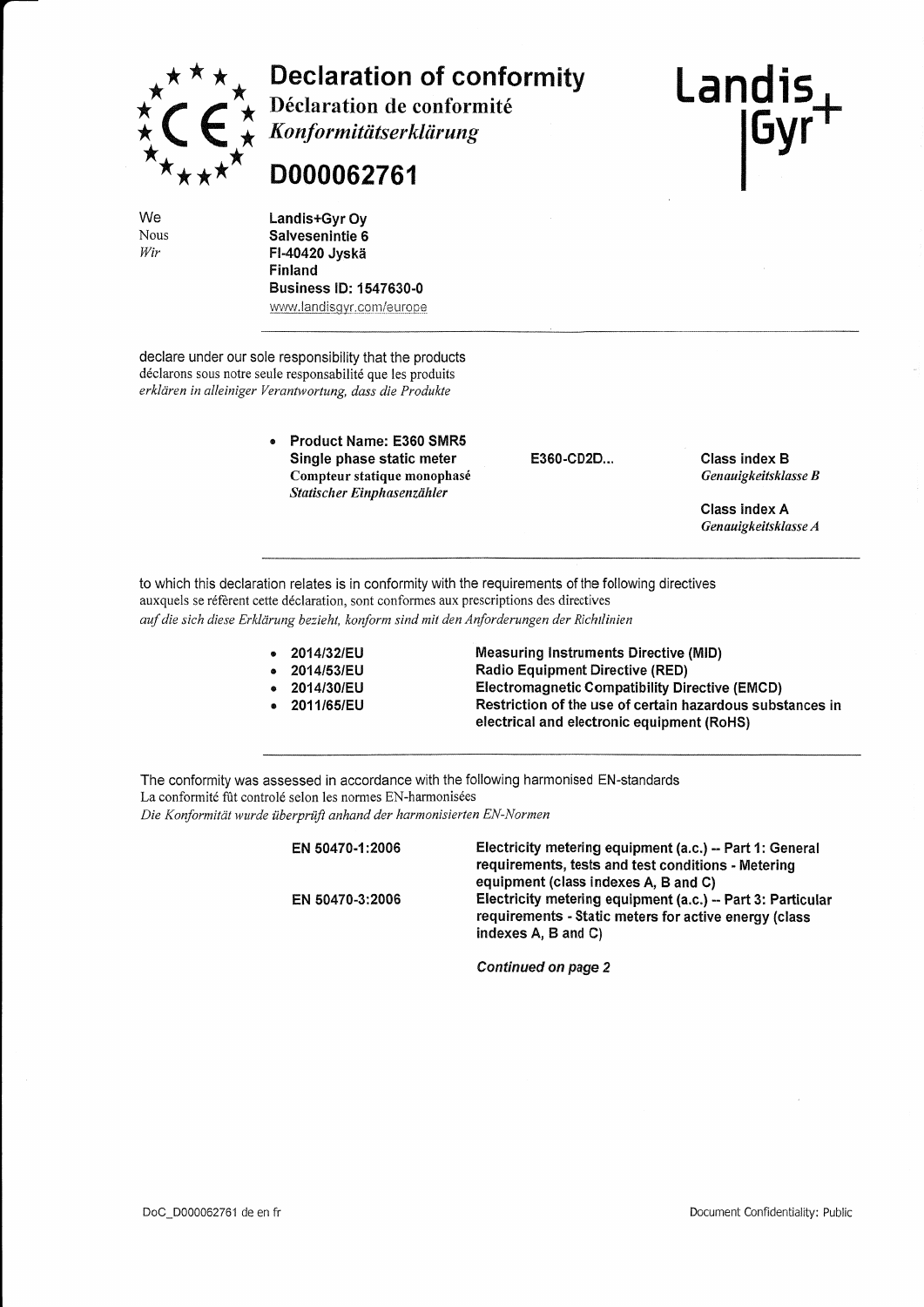

**Declaration of conformity**<br>  $\star$  Déclaration de conformité<br>  $\star$  *Konformitätserklärung* 

D000062761



The conformity was assessed in accordance with the following harmonised EN-standards La conformité fût controlé selon les normes EN-harmonisées Die Konformität wurde überprüft anhand der harmonisierten EN-Normen

| Safety     | EN 62052-31:2016      | Electricity metering equipment (AC). General<br>requirements, tests and test conditions. Product safety<br>requirements and tests.                                                                                                                                                                            |
|------------|-----------------------|---------------------------------------------------------------------------------------------------------------------------------------------------------------------------------------------------------------------------------------------------------------------------------------------------------------|
|            | EN 62311:2008         | Assessment of electronic and electrical equipment related<br>to human exposure restrictions for electromagnetic fields<br>(0 Hz - 300 GHz)                                                                                                                                                                    |
| <b>EMC</b> | EN 301 489-1 V2.1.1   | ElectroMagnetic Compatibility (EMC) standard for radio<br>equipment and services;<br>Part 1: Common technical requirements; Harmonised<br>Standard covering the essential requirements of article<br>3.1(b) of Directive 2014/53/EU and the essential<br>requirements of article 6 of Directive 2014/30/EU    |
|            | EN 301 489-3 V2.1.1   | ElectroMagnetic Compatibility (EMC) standard for radio<br>equipment and services;<br>Part 3: Specific conditions for Short-Range Devices (SRD)<br>operating on frequencies between 9 kHz and 246 GHz;<br>Harmonised Standard covering the essential requirements<br>of article 3.1(b) of Directive 2014/53/EU |
| Spectrum   | • EN 300 220-2 v3.1.1 | Short Range Devices (SRD) operating in the frequency<br>range 25 MHz to 1 000 MHz;<br>Part 2: Harmonised Standard covering the essential<br>requirements of article 3.2 of Directive 014/53/EU<br>for non-specific radio equipment                                                                            |
|            |                       |                                                                                                                                                                                                                                                                                                               |

Continued on page 3